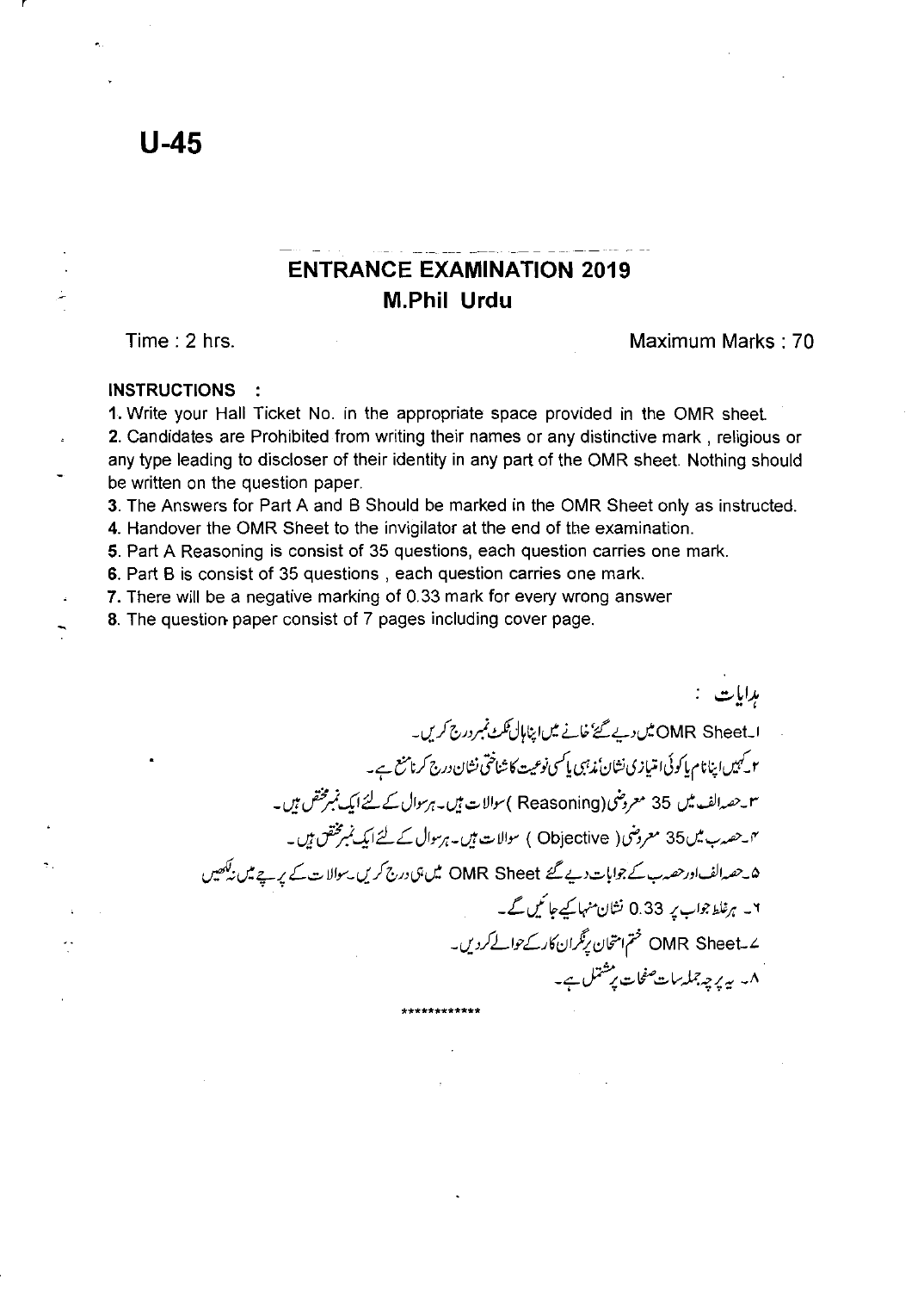حصه الفيأ PART-A  $35 X 1 = 35$ 1- کمپیوٹرمیں ایک بائٹ byte کامطلب ؟ یں ہے ۔<br>8(A پٹس = 6) 6 پٹس = 0) 4 پٹس = 0) ایک بائٹ 2- بەسرىچانجن ئېيىں ہے؟ .) گوگل <sup>.</sup> (B) کروم (C) یا *بود (D) چنگ* 3- دویار لیمانی سیشن کےدرمیان زیادہ سےزیادہ وقفہ؟ C) ایک سال D) تین ماہ A) جارماہ<br>4- ہندوستان کی سمی بھی ریاست کے پہلے مسلم ڈینی چیف منسٹر مان ن ن ن رويا س<del>ت پ په عمل اور په پيت مسر</del><br>A)حامدانصاری B) فاروق عبدالله C) محمودعلی D)سلطان صلاح الدین اوی 5- این سی پی یوایل سے موجودہ ڈائر کٹر کا نام .<br>A) ارتقلی کریم B) خواجه اکرام الدین C) فہمیدہ بیگم D) شخ محمد عقیل 6- غائب ہندسہ کی نشاند ہی گیجے۔ 2, 7, 28, 63, 126, ? 235 (A  $205(D)$ 245(C  $215(B)$ 7- مندرجہذیل سےغائب عددکون ساہے؟ AB, ED, IH, NM, ? ST(C  $MT(D)$  $TB/B$ TS(A 8- يەن پُٽ ڈىوائس نہيں ہے ؟ C) مانیٹر (D) جوابےاسنگ جامعہ عثانیہ کے پہلے دائس جانسلر ć  $-9$ .<br>A) نواب حبیب الرطمن خان B) نواب مہدی یار جنگ C) آعظم جنگ بہادر D) نواب دِحی الدولہ آل انڈیار پڑیوکا قیام کے عمل میں آیا؟  $-10$ 1947(C 1956(D 1936(B 1930(A مرض AIDS كامطلب  $-11$ All India Dalit Society (A All India Democratic Symbol (B Accured Immune Defense Society (C Accured Immune Defficiency Syndrome (D

 $-2-$ 

 $(1 - 45)$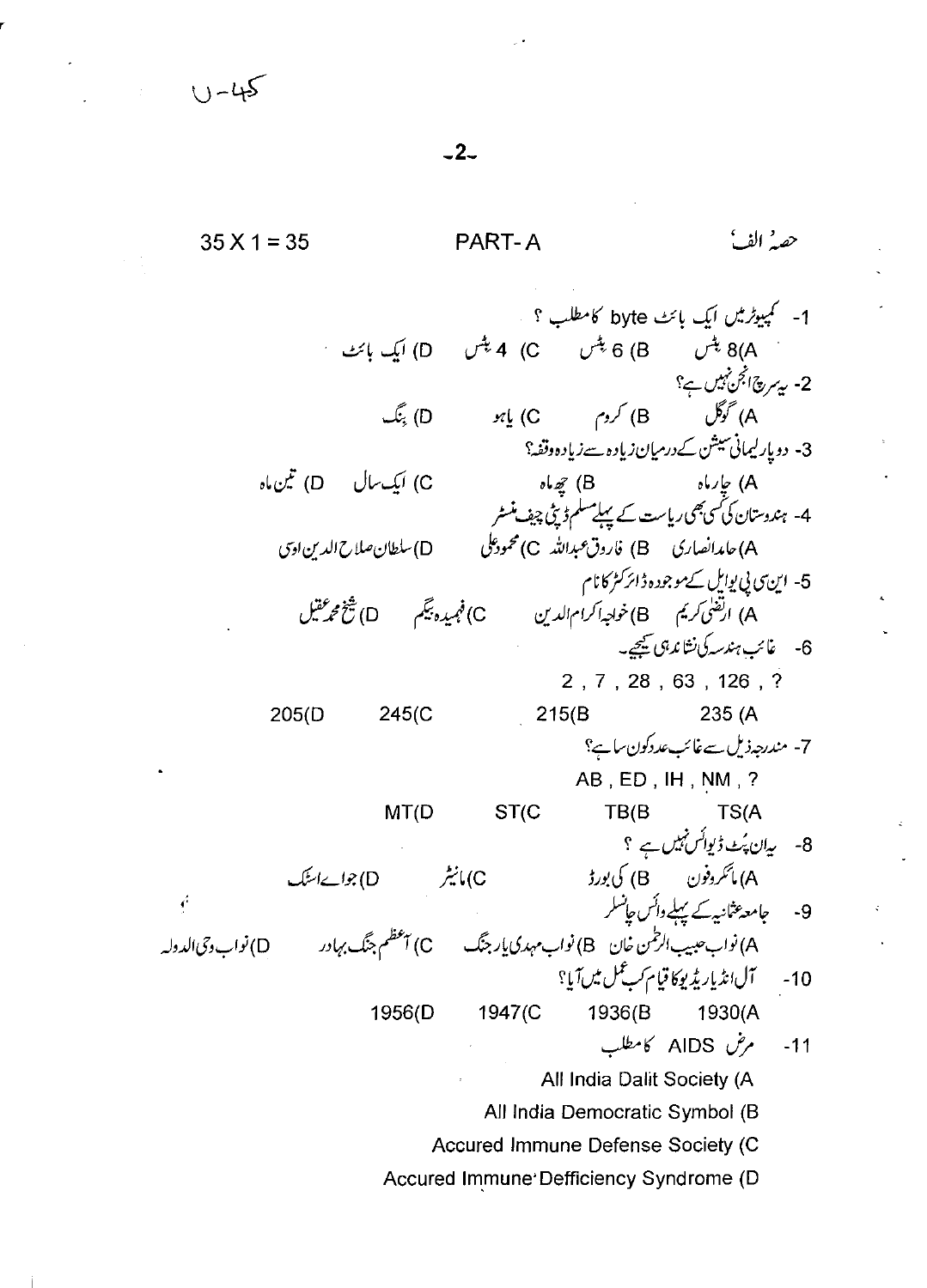12  
\n- 73 
$$
73
$$
  $75$   $76$   $8$   $77$   $6$   $8$   $77$   $6$   $9$   $77$   $9$   $17$   $17$   $17$   $17$   $17$   $18$   $19$   $17$   $19$   $15$   $10$   $19$   $10$   $10$   $10$   $10$   $10$   $10$   $10$   $10$   $10$   $10$   $10$   $10$   $10$   $10$   $10$   $10$   $10$   $10$   $10$   $10$   $10$   $10$   $10$   $10$   $10$   $10$   $10$   $10$   $10$   $10$   $10$   $10$   $10$   $10$   $10$   $10$   $10$   $10$   $10$   $10$   $10$   $10$   $10$   $10$   $10$   $10$   $10$   $10$   $10$   $10$   $10$   $10$   $10$   $10$   $10$   $10$   $10$   $10$   $10$   $10$   $10$   $10$   $10$   $10$   $10$   $10$   $10$   $10$   $10$   $10$   $10$  

 $\ddot{\phantom{0}}$ 

 $-3-$ 

 $0 - 45$ 

 $\Delta \sim 10^4$ 

 $\ddot{\phantom{a}}$ 

ä,

 $\ddot{\phantom{a}}$ 

 $\frac{1}{2}$ 

 $\ddot{\phantom{0}}$ 

 $\frac{1}{2}$ 

 $\hat{\mathcal{A}}$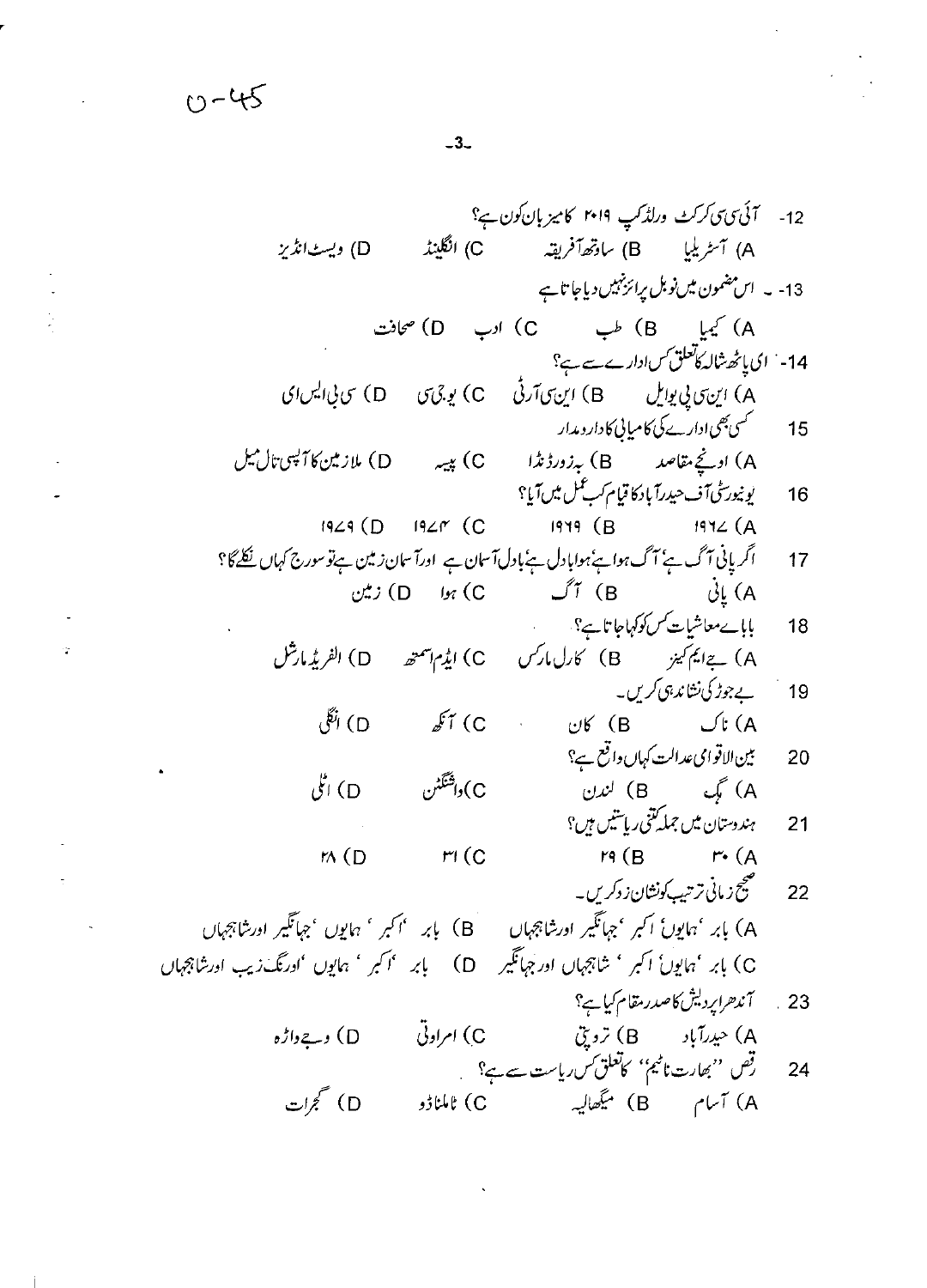PTO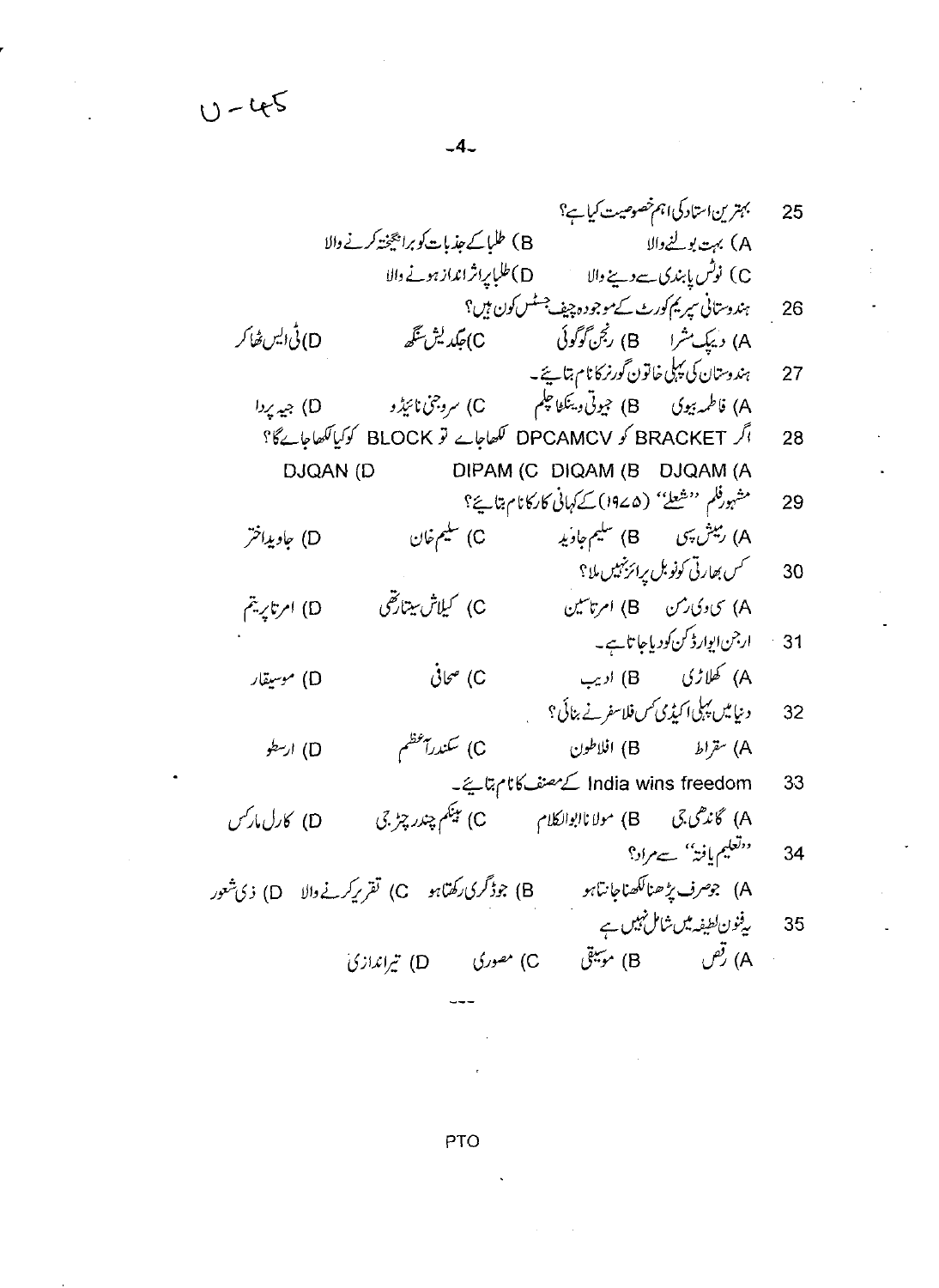35 X 1 = 35  
\n95 X 1 = 35  
\n
$$
\frac{1}{2} \int_{\sqrt{2}}^{2} f(y) \frac{1}{2} \int_{\sqrt{2}}^{2} f(y) \frac{1}{2} \int_{\sqrt{2}}^{2} f(y) \frac{1}{2} \int_{\sqrt{2}}^{2} f(y) \frac{1}{2} \int_{\sqrt{2}}^{2} f(y) \frac{1}{2} \int_{\sqrt{2}}^{2} f(y) \frac{1}{2} \int_{\sqrt{2}}^{2} f(y) \frac{1}{2} \int_{\sqrt{2}}^{2} f(y) \frac{1}{2} \int_{\sqrt{2}}^{2} f(y) \frac{1}{2} \int_{\sqrt{2}}^{2} f(y) \frac{1}{2} \int_{\sqrt{2}}^{2} f(y) \frac{1}{2} \int_{\sqrt{2}}^{2} f(y) \frac{1}{2} \int_{\sqrt{2}}^{2} f(y) \frac{1}{2} \int_{\sqrt{2}}^{2} f(y) \frac{1}{2} \int_{\sqrt{2}}^{2} f(y) \frac{1}{2} \int_{\sqrt{2}}^{2} f(y) \frac{1}{2} \int_{\sqrt{2}}^{2} f(y) \frac{1}{2} \int_{\sqrt{2}}^{2} f(y) \frac{1}{2} \int_{\sqrt{2}}^{2} f(y) \frac{1}{2} \int_{\sqrt{2}}^{2} f(y) \frac{1}{2} \int_{\sqrt{2}}^{2} f(y) \frac{1}{2} \int_{\sqrt{2}}^{2} f(y) \frac{1}{2} \int_{\sqrt{2}}^{2} f(y) \frac{1}{2} \int_{\sqrt{2}}^{2} f(y) \frac{1}{2} \int_{\sqrt{2}}^{2} f(y) \frac{1}{2} \int_{\sqrt{2}}^{2} f(y) \frac{1}{2} \int_{\sqrt{2}}^{2} f(y) \frac{1}{2} \int_{\sqrt{2}}^{2} f(y) \frac{1}{2} \int_{\sqrt{2}}^{2} f(y) \frac{1}{2} \int_{\sqrt{2}}^{2} f(y) \frac{1}{2} \int_{\sqrt{2}}^{2} f(y) \frac{1}{2} \int_{\sqrt{2}}^{2} f(y) \frac{1}{2} \int_{\sqrt{2}}^{2} f(y) \frac{1}{2} \int_{\sqrt{2}}^{2} f(y) \frac{1}{2} \int_{\sqrt{2}}^{2} f(y) \
$$

 $-5-$ 

 $\frac{1}{2} \frac{1}{2} \frac{1}{2} \frac{1}{2}$ 

 $\Delta \sim 10^4$ 

 $\mathcal{L}_{\text{max}}$  and  $\mathcal{L}_{\text{max}}$ 

 $\Delta \sim 10^{11}$  m  $^{-1}$ 

 $\mathcal{L}^{\text{max}}$ 

 $\ddot{\phantom{0}}$ 

 $0 - 45$ 

 $\sim 10^{11}$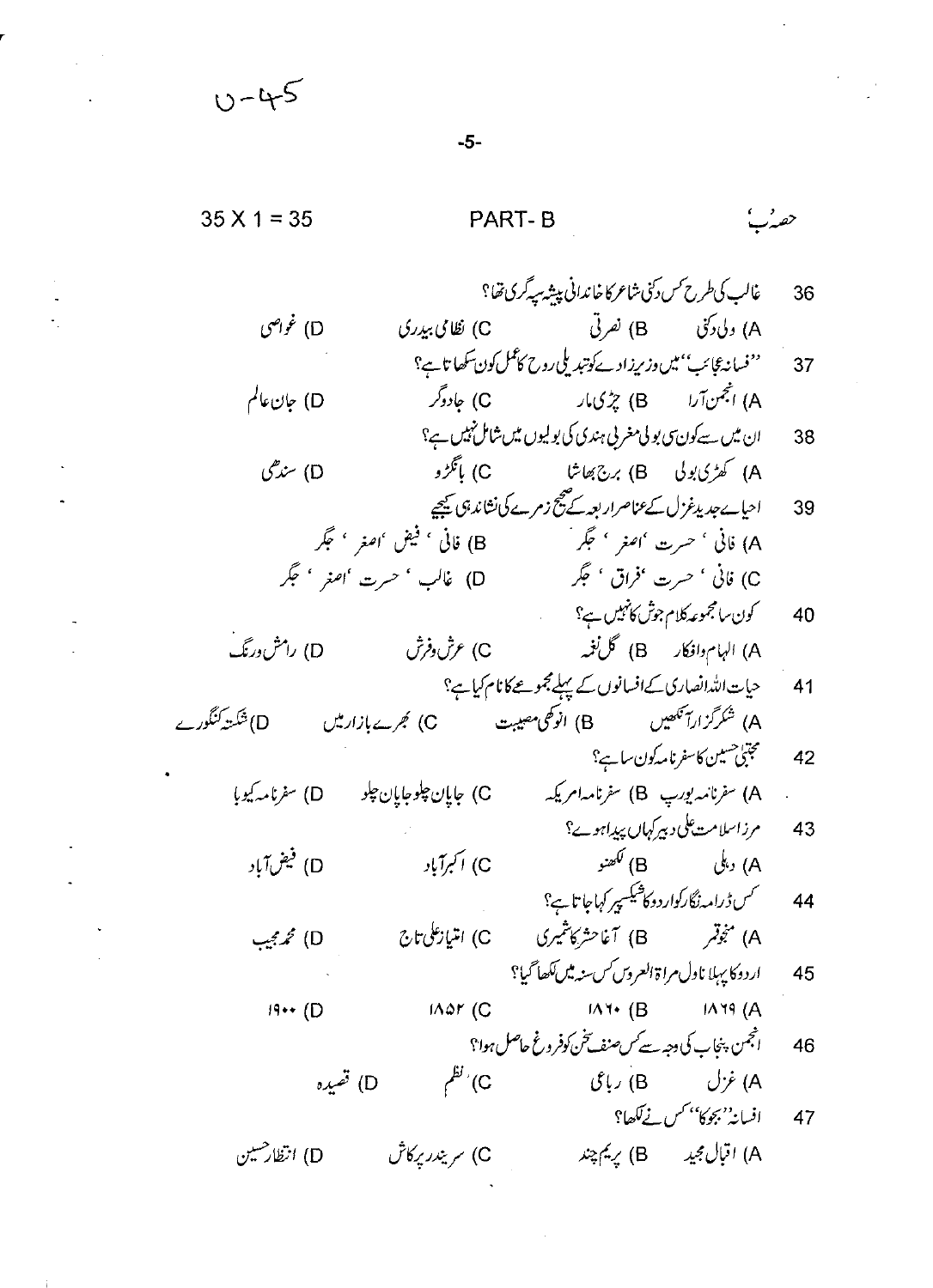$U - 45$  $-6-$ ''ارسطوسےایلیٹ تک'' کامصنف؟' ''رامائن کاایک سین'' *کس کی نظم ہے؟* (A) چکبست (B) سرورجهاںآبادی (C) اقبال (D) آنندنرائن ال محمەسعادت حسن منٹونے کس افسانہ نگار کے تعلق سے کہاتھا کہ''وہ لکھنے سے پہلےسوچتے ہیں'' لکھتے دقت سوچتے ہیں اور لکھنے کے بعد بھی سوچتے ہیں'' 51 ، مستحمد <u>ه</u>ے کوگدھاہی تھیا تاہ<sup>ے'</sup> سے کیام ادے؟

48

49

50

A) 
$$
{}^{2j}
$$
 (B)  ${}^{2j}$  (A  
\nC)  ${}^{2j}$  (D)  ${}^{2j}$  (A  
\n53)  ${}^{2j}$  (B)  ${}^{2j}$  (C)  ${}^{2j}$  (D)  ${}^{2j}$  (E)  ${}^{2j}$  (A)  ${}^{2j}$  (A)  ${}^{2j}$  (B)  ${}^{2j}$  (C)

54   
54 - >\n
$$
\sqrt{C}
$$

$$
\begin{array}{lll}\n\mathbf{B} & \mathbf{B} & \mathbf{B} & \mathbf{B} & \mathbf{B} & \mathbf{B} & \mathbf{B} \\
\mathbf{A} & \mathbf{B} & \mathbf{B} & \mathbf{B} & \mathbf{B} & \mathbf{B} \\
\mathbf{B} & \mathbf{B} & \mathbf{B} & \mathbf{B} & \mathbf{B} \\
\mathbf{C} & \mathbf{D} & \mathbf{A} & \mathbf{B} & \mathbf{B} & \mathbf{B} \\
\mathbf{D} & \mathbf{A} & \mathbf{B} & \mathbf{B} & \mathbf{B} & \mathbf{B} \\
\mathbf{E} & \mathbf{A} & \mathbf{B} & \mathbf{B} & \mathbf{B} & \mathbf{B} \\
\mathbf{A} & \mathbf{B} & \mathbf{B} & \mathbf{B} & \mathbf{B} & \mathbf{B} & \mathbf{B} \\
\mathbf{A} & \mathbf{B} & \mathbf{B} & \mathbf{B} & \mathbf{B} & \mathbf{B} & \mathbf{B} \\
\mathbf{A} & \mathbf{B} & \mathbf{B} & \mathbf{B} & \mathbf{B} & \mathbf{B} & \mathbf{B} \\
\mathbf{B} & \mathbf{B} & \mathbf{B} & \mathbf{B} & \mathbf{B} & \mathbf{B} & \mathbf{B} \\
\mathbf{B} & \mathbf{B} & \mathbf{B} & \mathbf{B} & \mathbf{B} & \mathbf{B} & \mathbf{B} \\
\mathbf{A} & \mathbf{B} & \mathbf{B} & \mathbf{B} & \mathbf{B} & \mathbf{B} & \mathbf{B} \\
\mathbf{A} & \mathbf{B} & \mathbf{B} & \mathbf{B} & \mathbf{B} & \mathbf{B} & \mathbf{B} \\
\mathbf{A} & \mathbf{B} & \mathbf{B} & \mathbf{B} & \mathbf{B} & \mathbf{B} & \mathbf{B} \\
\mathbf{A} & \mathbf{B} & \mathbf{B} & \mathbf{B} & \mathbf{B} & \mathbf{B} & \mathbf{B} \\
\mathbf{A} & \mathbf{B} & \mathbf{B} & \mathbf{B} & \mathbf{B} & \mathbf{B} & \mathbf{B} \\
\mathbf{B} & \
$$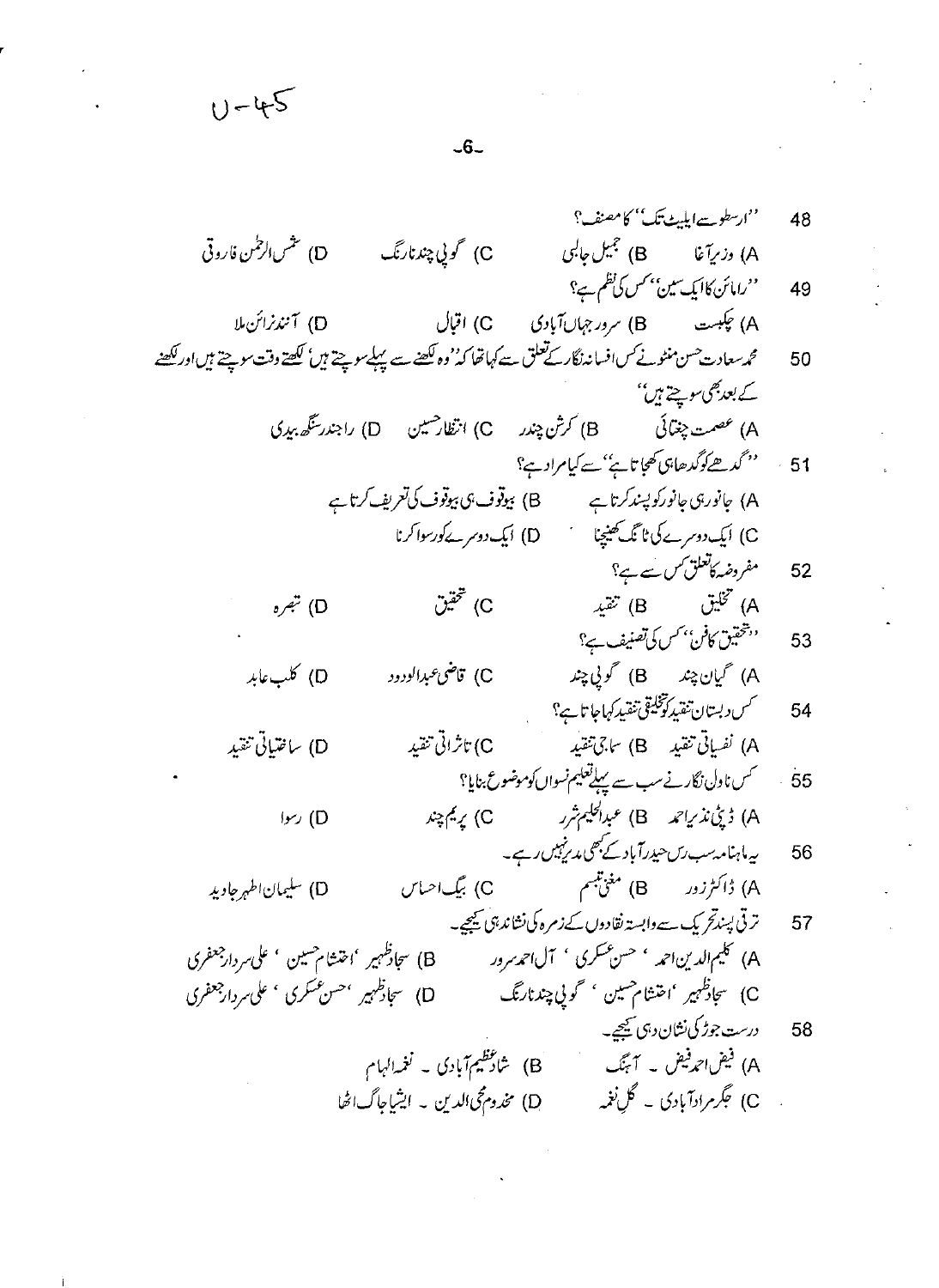$U - 45$ 

 $-7-$ 

براكرت كاپېلااد بې روپ كون ساې؟ 59 D) گې*رگ*ې C) شورسىنى A) مہاراشٹر (B) پالی نظر پہ جبلت کوکس نے پیش کیا؟ 60 D) نی ایس ایلیٹ C) کولرج A) سَمَنزُفراندُ B) ایڈلر ڈاکٹرجمیل جالبی کی تاریخ وفات کیا ہے؟ 61 A) ۱۸/ اپریل ۲۰۱۹ B) ۱۸/ مئی ۲۰۱۹  $141A \gtrsim 111A/C$ شعركمل سيمجي-62 ہرایک مقام سےآ گے مقام ہے تیرا A) تراعلاج نظر کے سوا کچھاورنہیں B) حیات سوزِ جگر کے سوا کچھاورنہیں C) حیات ذوقِ سفر کے سوا کچھاور نہیں (D) حیات طریقِ سفر کے سوا کچھاور نہیں مثنوی'' پھولبن'' میں بادشاہ خواب میں *کس ک*ود کچتا ہے؟ 63  $\mathcal{P}^{\mathcal{S}}\left(\mathsf{D}\right)$ A) مرشد B) درویش C) بزرگ ''معرکہ دجود میں بدرو خین بھی ہے عثق'' اس مصرعہ میں بدروحنین سے کیامراد ہے؟ 64 A) دومعاہدے B) دو پہاڑ C) دواشخاص D) دوغزوات میرتقی میرکس نواب کی دعوت پرکھنو گئے؟ 65 C) نواب آ صف الدوله بعض لوگ س كو''اخوان الشياطين'' كانمائنده كہتے ہيں؟ 66 D) حسن الملك A) ذكالله B) سرسيد C) جراغ على داستان سب رس کا قصہ کس مقام پرواقع ہواتھا؟ 67 D) ترکستان A) سيتان B) چنتان C) خراسان *سس شاعرنے ک*وئی مثنوی *نہیں لکھ*ی؟ 68 A) میرتق میر (B) میر<sup>حس</sup>ن (C) مرزاشوق D) مرزاد بیر اردوتواعد پراولین تصنیف کون سی ج 69 A) بَرَالفصاحت B) قواعداردو C) آسان قواعد D) دریا بےلطافت ''داستان زبانِ اردؤ' کس کی تصنیف ہے؟ 70 D) ڈاکٹرزور C)شوکت سبز واری A) سهیل بخاری B) مسعودهسین خان

D) بقيد حيات بين

D) شجاع الدوله